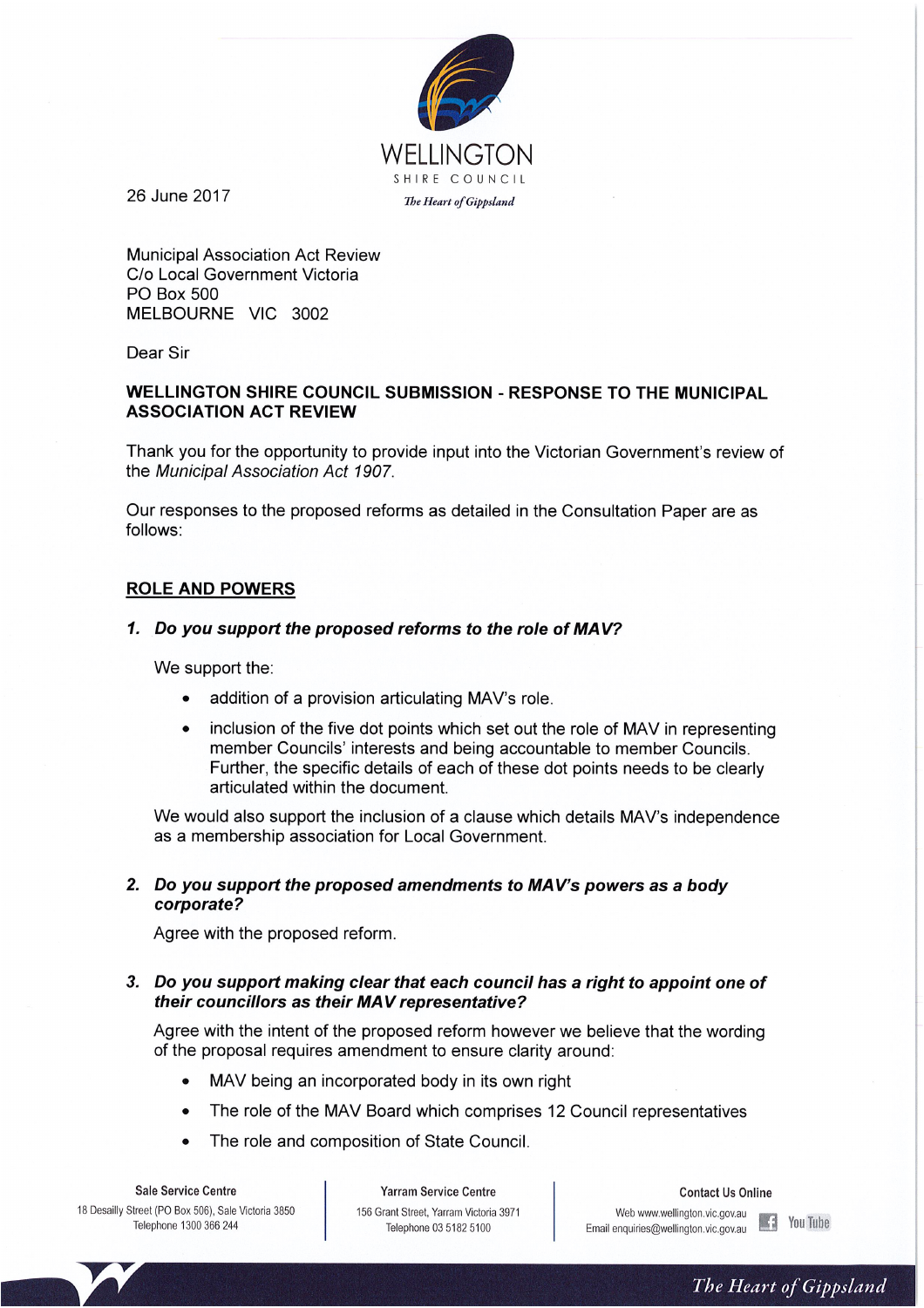# **RESPONSIBILITIES**

# *4. Do you support the inclusion of responsibilities for the appointed representatives?*

We support the inclusion of specific parameters for the appointed council representatives except for "determining the strategic direction of the MAV".

MAV's strategic direction and ongoing review should be determined by the MAV Board in conjunction with input from the State Council representatives and the MAV management team.

## **5. Do you support the proposal that the State Council have the power to make or amend the MAV Rules?**

Agree with the proposed reform.

# **6. Do you support setting out the functions and responsibility of the board of management in the MA Act?**

Agree with the proposed reform and in addition it should detail that:

- MAV Board members should act honestly and in the best interests of MAV
- The MAV Board should ensure good governance throughout MAV
- There is a process in place for assessing the MAV Board's performance.

# **7. Do you support the addition of conduct provisions for the board of management?**

Agree with the proposed reform and supported by our answer to question 6 above.

## **8. Do you support the requirement for a remuneration policy?**

Agree with the proposed reform.

## **REPORTING AND ACCOUNTABILITY**

## **9. Do you support the principles of sound financial management?**

Agree with the proposed reform. We would expect that MAV operate with a high level of transparency and its accounts and financial information should be fully disclosed.

### **10. Do you support increased accountability to the member councils and the Minister as set out in the proposed reforms?**

Agree with the proposed reform however, we believe that it may be prudent for the MAV to report to Parliament rather than the Minster as this would recognise the unique role and independence of the MAV from the Government of the day.